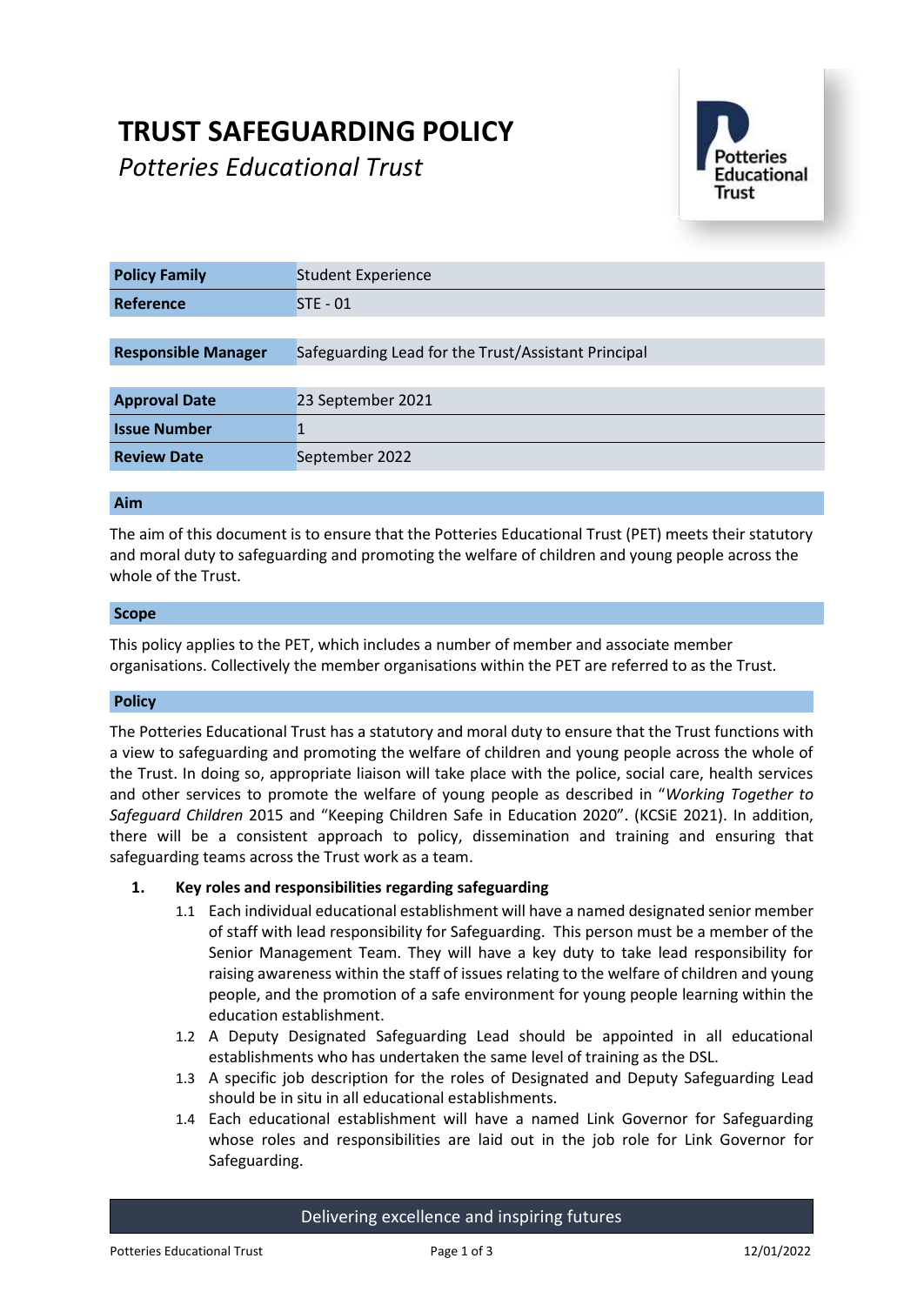# **2. Safeguarding and Child Protection Policy**

- 2.1 Each individual educational establishment will have an approved policy that meets the individual requirements of the age of the children/young people along with meeting the needs of the local area. The primary aim of these policies will be to keep the children and young people in their care safe, by providing a safe environment for them to learn and by helping to identify children and young people who are suffering or likely to suffer significant harm, so that appropriate support and action can be taken to keep them safe, both at home and in their educational establishment.
- 2.2 These policies will be approved by the Local Governing Body of each establishment ensuring that they have been updated according to statutory legislation.
- 2.3 These policies will be reviewed annually regardless of any changes to statutory legislation.

# **3. Reporting Processes**

- 3.1 A Trust wide report template will be implemented to ensure that Local Governing Bodies are in receipt of consistent information, data and emerging themes.
- 3.2 The Trust Board will receive a safeguarding report of key issues and themes emerging across the Trust

## **Legal Framework**

The Trust will fulfil their local and national responsibilities as laid out in the following documents:

'Working Together to Safeguard Children' (2018) which is statutory guidance to be read and followed by all those providing services for children and families, including those in education. The guidance is available via the following link:

[https://www.gov.uk/government/uploads/system/uploads/attachment data/ file729914/Working Together To](https://www.gov.uk/government/uploads/system/uploads/attachment%20data/%20file729914/Working%20Together%20To%20Safeguard%20Children-2018.pdf)  [Safeguard Children-2018.pdf](https://www.gov.uk/government/uploads/system/uploads/attachment%20data/%20file729914/Working%20Together%20To%20Safeguard%20Children-2018.pdf)

"Keeping Children Safe in Education" (September 2020), which is the statutory guidance for Academies and Colleges. The guidance is available via the following link:

[https://assets.publishing.service.gov.uk/government/uploads/system/uploads/attachment\\_data/file/1014057/](https://assets.publishing.service.gov.uk/government/uploads/system/uploads/attachment_data/file/1014057/KCSIE_2021_September.pdf) [KCSIE\\_2021\\_September.pdf](https://assets.publishing.service.gov.uk/government/uploads/system/uploads/attachment_data/file/1014057/KCSIE_2021_September.pdf)

"Sexual violence and sexual harassment between children in schools and colleges" September 2021 [https://assets.publishing.service.gov.uk/government/uploads/system/uploads/attachment\\_data/file/1014224/](https://assets.publishing.service.gov.uk/government/uploads/system/uploads/attachment_data/file/1014224/Sexual_violence_and_sexual_harassment_between_children_in_schools_and_colleges.pdf) [Sexual\\_violence\\_and\\_sexual\\_harassment\\_between\\_children\\_in\\_schools\\_and\\_colleges.pdf](https://assets.publishing.service.gov.uk/government/uploads/system/uploads/attachment_data/file/1014224/Sexual_violence_and_sexual_harassment_between_children_in_schools_and_colleges.pdf)

"What to Do if Worried a child is being Abused: Advice for Practitioners". March 2015.

[https://assets.publishing.service.gov.uk/government/uploads/system/uploads/attachment\\_data/file/419604/](https://assets.publishing.service.gov.uk/government/uploads/system/uploads/attachment_data/file/419604/What_to_do_if_you_re_worried_a_child_is_being_abused.pdf) What to do if you re worried a child is being abused.pdf

"Information Sharing: Advice for Practitioners providing Safeguarding Services to Children, Young People, Parents and Carers". July 2018. The guidance is available via the following link:

[https://assets.publishing.service.gov.uk/government/uploads/system/uploads/attachment\\_data/file/721581/I](https://assets.publishing.service.gov.uk/government/uploads/system/uploads/attachment_data/file/721581/Information_sharing_advice_practitioners_safeguarding_services.pdf) [nformation\\_sharing\\_advice\\_practitioners\\_safeguarding\\_services.pdf](https://assets.publishing.service.gov.uk/government/uploads/system/uploads/attachment_data/file/721581/Information_sharing_advice_practitioners_safeguarding_services.pdf)

"The Prevent Duty Departmental, advice for Academies and child care providers June 2015. The guidance is available via the following link:

[https://assets.publishing.service.gov.uk/government/uploads/system/uploads/attachment\\_data/file/439598/p](https://assets.publishing.service.gov.uk/government/uploads/system/uploads/attachment_data/file/439598/prevent-duty-departmental-advice-v6.pdf) [revent-duty-departmental-advice-v6.pdf](https://assets.publishing.service.gov.uk/government/uploads/system/uploads/attachment_data/file/439598/prevent-duty-departmental-advice-v6.pdf)

[https://www.gov.uk/government/publications/prevent-duty-guidance/prevent-duty-guidance-for-further](https://www.gov.uk/government/publications/prevent-duty-guidance/prevent-duty-guidance-for-further-education-institutions-in-england-and-wales)[education-institutions-in-england-and-wales](https://www.gov.uk/government/publications/prevent-duty-guidance/prevent-duty-guidance-for-further-education-institutions-in-england-and-wales)

"Sexual violence and sexual harassment between children in schools and colleges" May 2018 [https://assets.publishing.service.gov.uk/government/uploads/system/uploads/attachment\\_data/file/719902/S](https://assets.publishing.service.gov.uk/government/uploads/system/uploads/attachment_data/file/719902/Sexual_violence_and_sexual_harassment_between_children_in_schools_and_colleges.pdf) [exual\\_violence\\_and\\_sexual\\_harassment\\_between\\_children\\_in\\_schools\\_and\\_colleges.pdf](https://assets.publishing.service.gov.uk/government/uploads/system/uploads/attachment_data/file/719902/Sexual_violence_and_sexual_harassment_between_children_in_schools_and_colleges.pdf)

Furthermore, we will follow the procedures set out by the Childcare Act (2006, as amended 2018) and the Stoke-on-Trent & Staffordshire Safeguarding Children's Board:

# Delivering excellence and inspiring futures